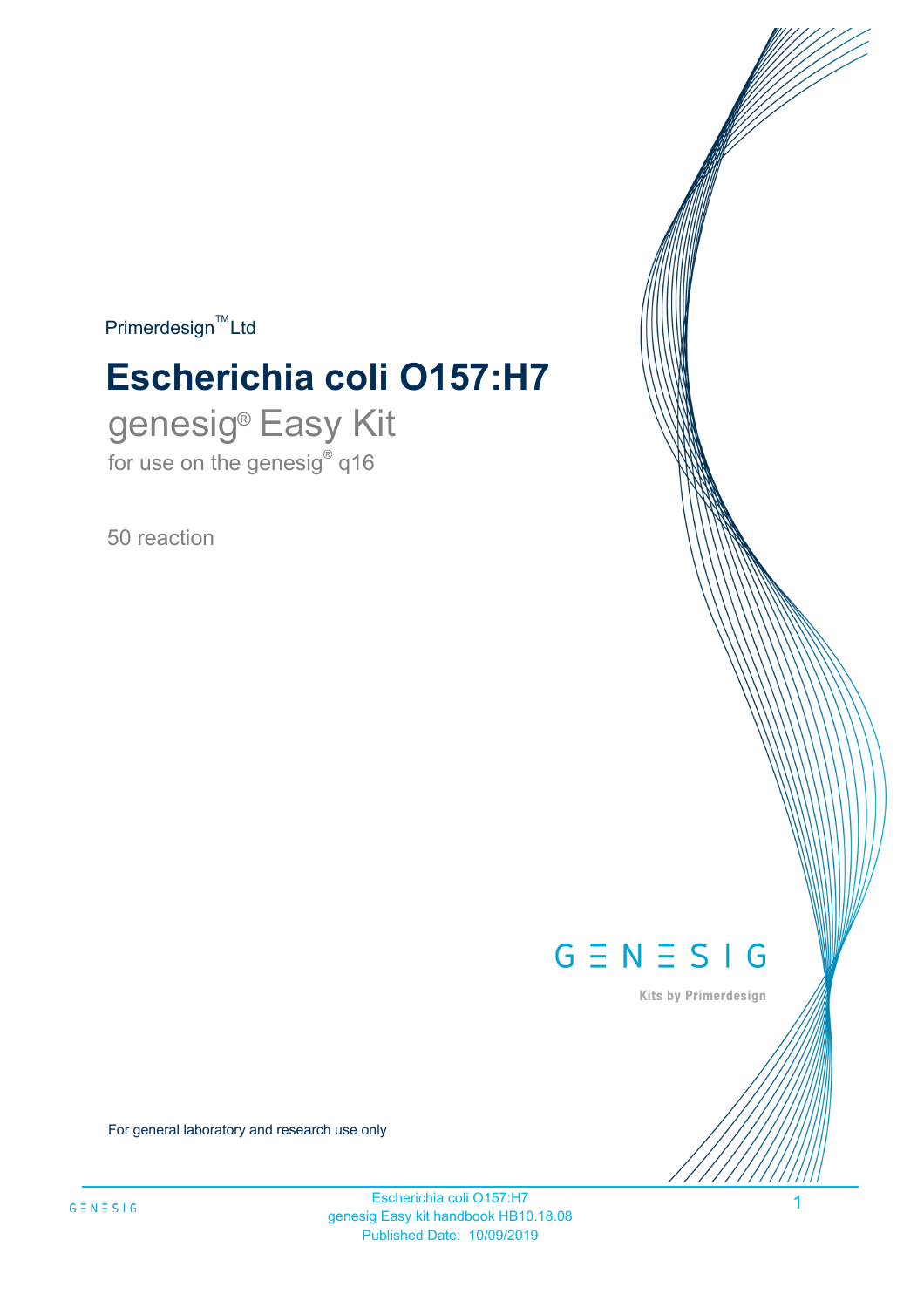# genesig® Easy: at a glance guide

#### **For each DNA test**

| Component                | Volume          | Lab-in-a-box pipette |  |
|--------------------------|-----------------|----------------------|--|
| E.coli O157 reaction mix | 10 <sub>µ</sub> |                      |  |
| <b>Your DNA sample</b>   | 10 <sub>µ</sub> |                      |  |

#### **For each positive control**

| Component                 | Volume          | Lab-in-a-box pipette |  |
|---------------------------|-----------------|----------------------|--|
| E.coli O157 reaction mix  | 10 <sub>µ</sub> |                      |  |
| Positive control template | $10 \mu$        |                      |  |

#### **For each negative control**

| Component                | <b>Volume</b>   | Lab-in-a-box pipette |  |
|--------------------------|-----------------|----------------------|--|
| E.coli O157 reaction mix | 10 <sub>µ</sub> |                      |  |
| <b>Water</b>             | 10 <sub>µ</sub> |                      |  |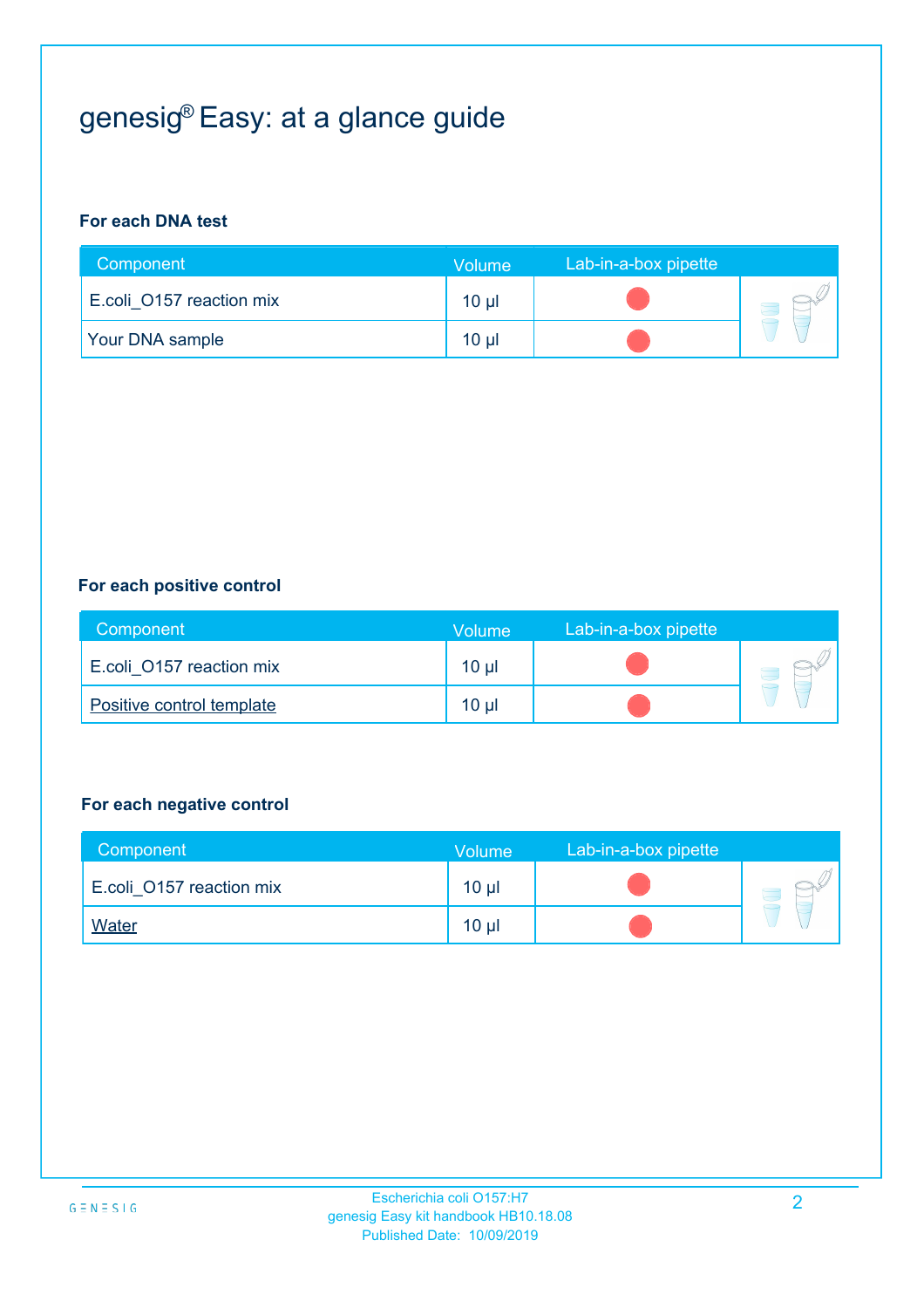## Kit Contents



## Reagents and equipment to be supplied by the user

#### **genesig® q16 instrument**

#### **genesig® Easy Extraction Kit**

This kit is designed to work well with all processes that yield high quality RNA and DNA but the genesig Easy extraction method is recommended for ease of use.

#### **genesig® Lab-In-A-Box**

The genesig Lab-In-A-Box contains all of the pipettes, tips and racks that you will need to use a genesig Easy kit. Alternatively if you already have these components and equipment these can be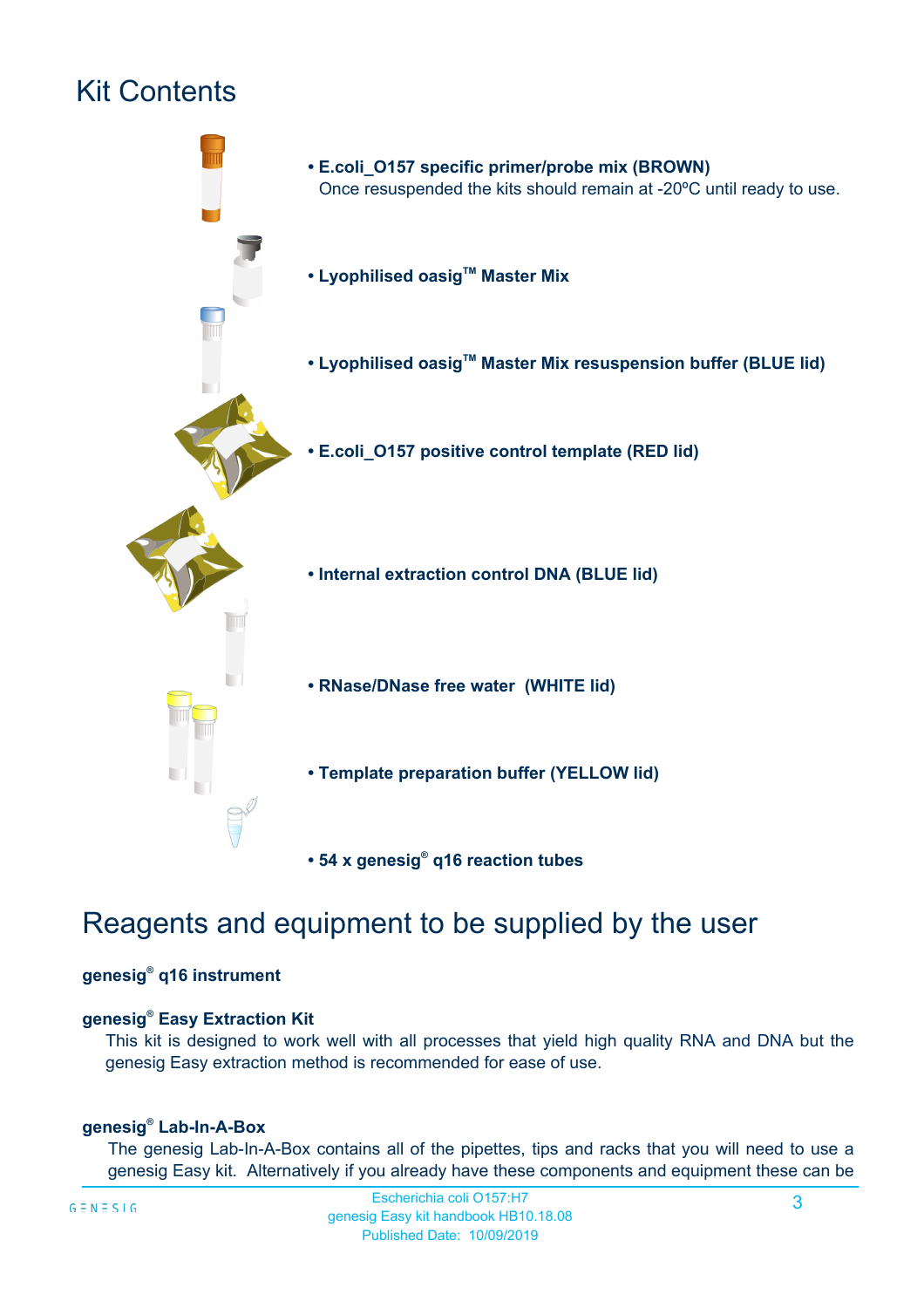## Step-by-step guide

### 1. Create your reaction mix



Use the blue pipette to transfer 500µl**\*** of the oasig Master Mix resuspension buffer into the tube of lyophilised oasig Master Mix and mix well by gently swirling. Then transfer all of that master mix into the brown tube labelled E.coli\_O157 primers/probe.

**\***Transfering 525µl of the oasig Master Mix resuspension buffer to your oasig Master Mix (instead of the 500µl recommended above) will enable you to take full advantage of the 50 reactions by accounting for volume losses during pipetting. In order to do so with the genesig Easy fixed volume pipettes use 1x blue, 2x red and 1x grey pipettes to make the total volume. Please be assured that this will not adversely affect the efficiency of the test.

Cap and shake tube to mix. A thorough shake is essential to ensure that all components are resuspended. **Failure to mix well can produce poor kit performance.**

Leave to stand for 5 minutes. Now your reaction mix is ready to use.

Store the reaction mix in the freezer from hereon.

#### Top tip

- Ensure that the reaction mix is mixed thoroughly before each use by shaking.
- **•** Once resuspended do not expose genesig Easy kit to temperatures above -20°C for longer than 30 minutes at a time.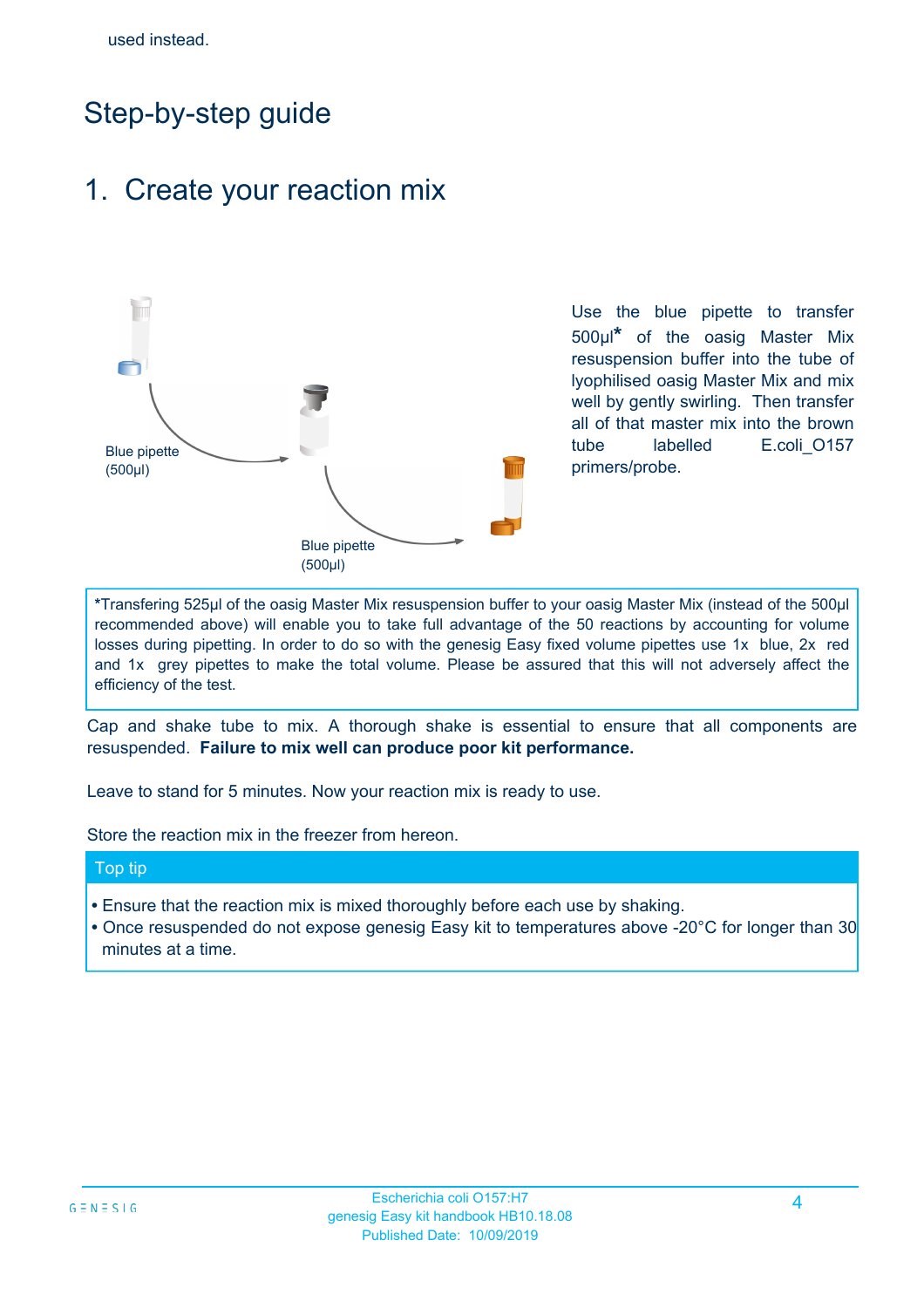# 2. Internal extraction control



Use the blue pipette to transfer 1000µl (2 x 500µl) of template preparation buffer into the Internal Extraction Control DNA tube. Cap and shake tube to mix.

Your kit contains Internal Extraction Control DNA. This is added to your biological sample at the beginning of the DNA extraction process. It is extracted along with the DNA from your target of interest. The q16 will detect the presence of this Internal Extraction Control DNA at the same time as your target. This is the ideal way to show that your DNA extraction process has been successful.

#### **If you are using an alternative extraction kit:**

Use the red pipette to transfer 10µl of Internal Extraction Control DNA to your sample **after** the lysis buffer has been added then follow the rest of the extraction protocol.

#### **If you are using samples that have already been extracted:**

Use the grey pipette to transfer 5µl of Internal Extraction Control DNA to your extracted sample.

### 3. Add reaction mix to all reaction tubes



For every reaction to be run, use the red pipette to add 10µl of your E.coli\_O157 reaction mix to every tube.

#### Top tip

- Always pipette the reaction mix directly into the bottom of the tube.
- You can label the tube lids to aid your reaction setup but avoid labelling tube sides.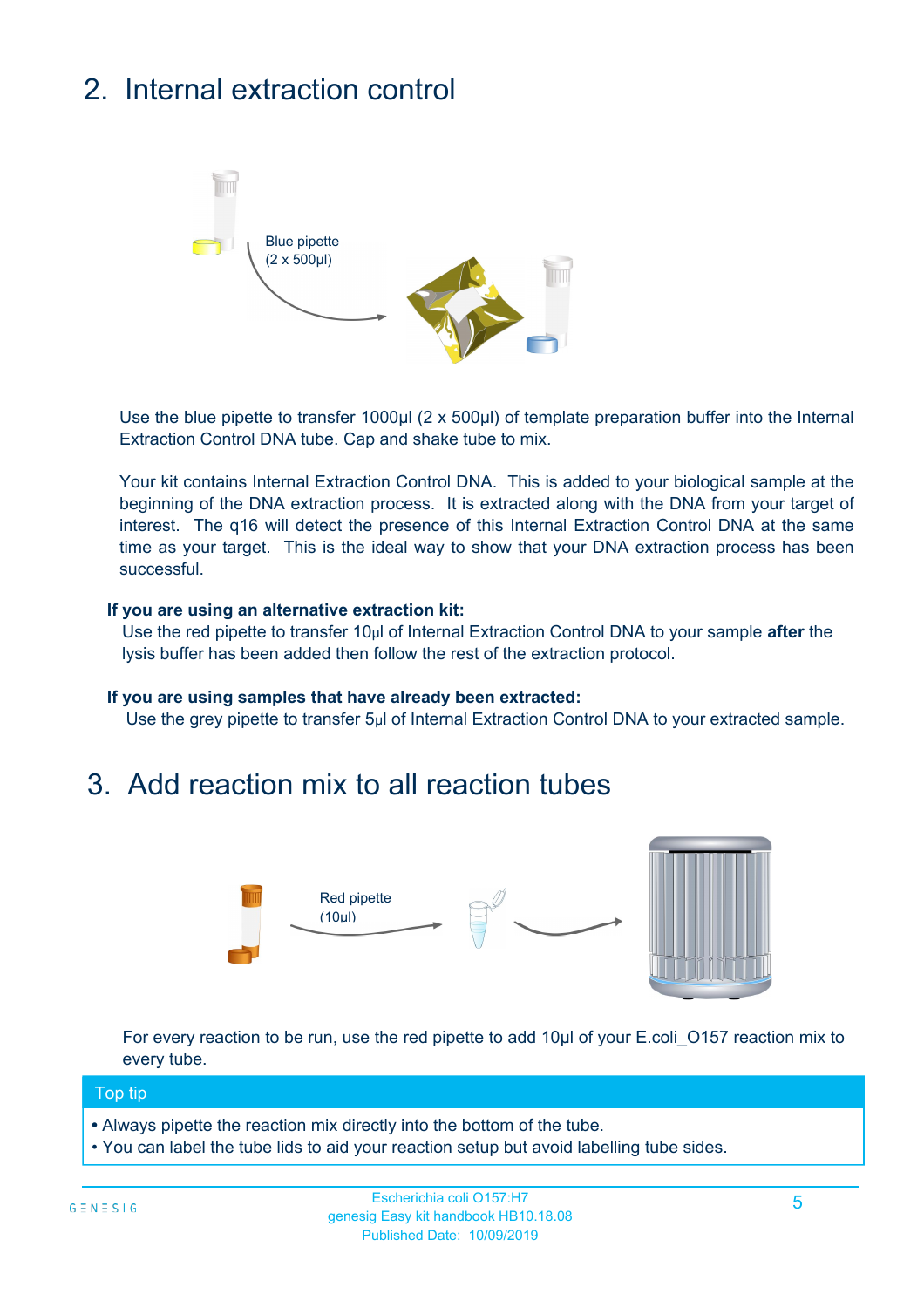## 4. Negative control



For each test you will require a negative control. Instead of DNA, water is used. This sample should typically prove negative thus proving that all of your positive samples really are positive.

To create a negative control reaction simply use the red pipette to add 10µl of the water to the required reaction tubes. Close these tubes after adding the water.

Because some genesig kit targets are common in the environment you may occasionally see a "late" signal in the negative control. The q16 software will take this into account accordingly.

# Top tip

**•** Always add the water to the side of the tube to reduce the introduction of bubbles.

### 5. Set up a test



For each sample you wish to analyse, use the red pipette to add 10µl of your DNA sample to the required reaction tubes. Close these tubes after adding the sample. Always change pipette tips between samples.

#### Top tip

**•** Always add the DNA sample to the side of the tube to reduce the introduction of bubbles.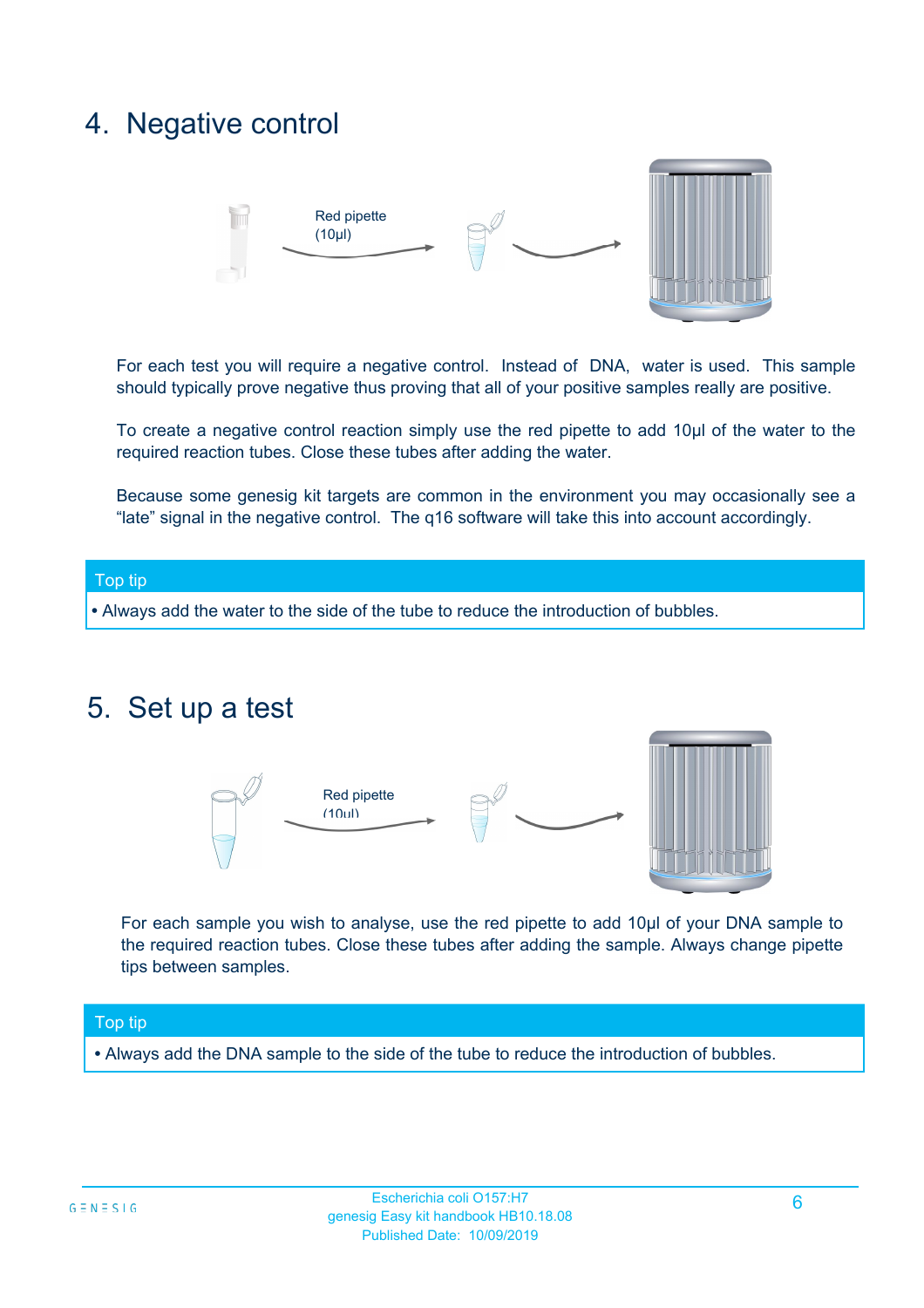## 6. Positive control



Use the blue pipette to transfer 1000µl (2 x 500µl) of template preparation buffer into the positive control template tube. Cap and shake tube to mix.

Each time you run a test you will require a positive control. This is a small portion of DNA from your target of interest. It serves two purposes:

1. It will always test positive so it shows that everything is working as it should be.

2. The q16 software knows how much DNA is present in the positive control. So it can automatically compare your sample of interest with the positive control to calculate the amount of target DNA in your sample.

To create a positive control reaction, simply use 10µl of the positive control instead of your DNA sample.



Take great care when setting up your positive control. The positive control template has the potential to give you a false positive signal in your other samples. Set positive controls up last after all other sample tubes are closed. Always change pipette tips between samples. You may even choose to set up positive controls in a separate room.

#### Top tip

**•** Always add the positive control to the side of the tube to reduce the introduction of bubbles.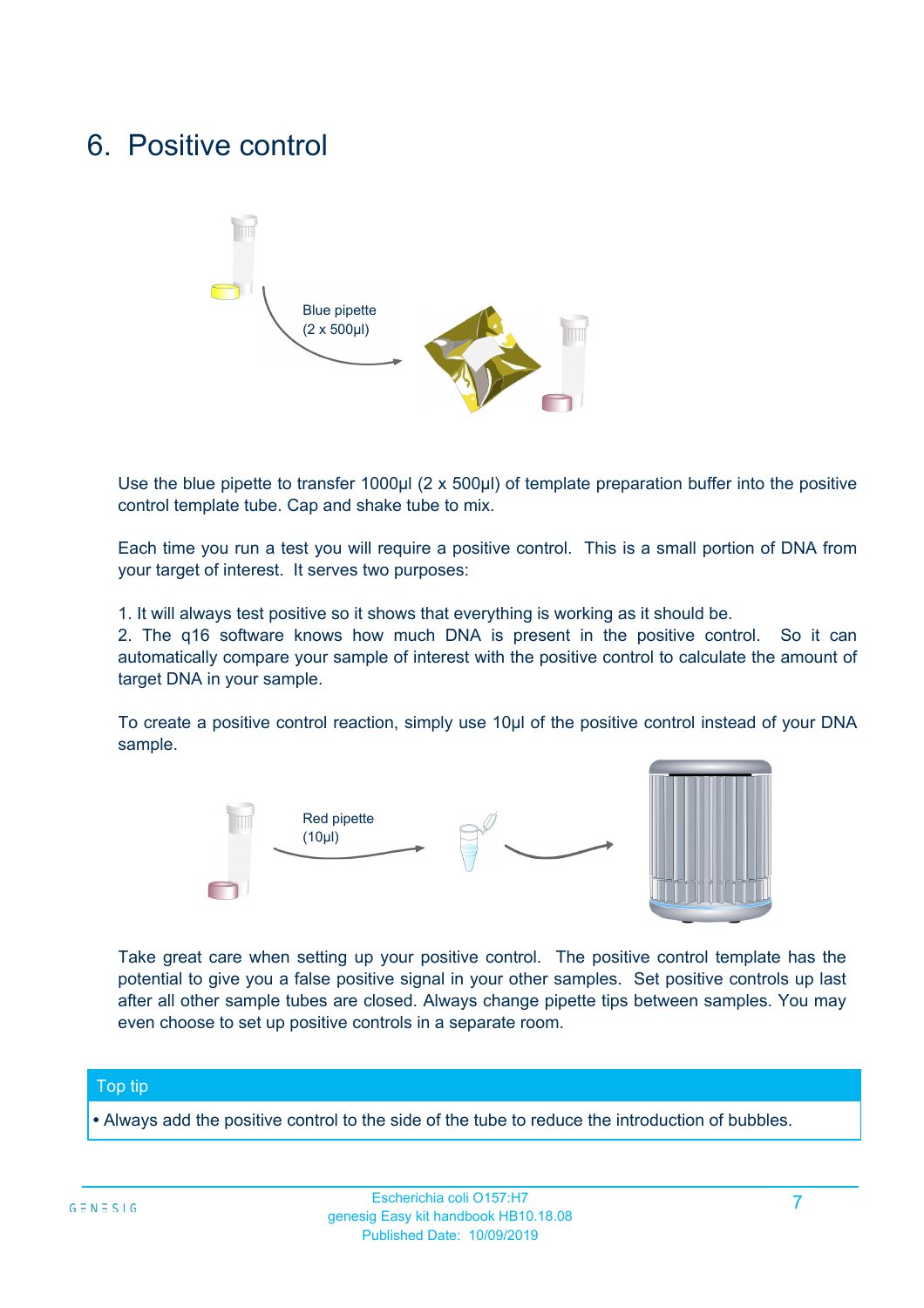## 7. Running the test

Place the tubes into the correct positions in your q16 as defined by the software, this may include positioning of empty tubes to ensure that the q16 lid is balanced. The run can then be started.

|                      | genesig q16 PCR software - 1.2                                               |                                            |                         |                                              | $= 0$<br>$\Sigma\!3$         |
|----------------------|------------------------------------------------------------------------------|--------------------------------------------|-------------------------|----------------------------------------------|------------------------------|
|                      | Unsaved (New Experiment 2<br><b>Open Experiments:</b><br>$\vert \cdot \vert$ | <b>E</b> Open<br>Save<br>$\frac{1}{2}$ New | Save As                 | <b>C</b> Close<br><b>&amp; Configuration</b> | $G \equiv N \equiv S \mid G$ |
| <b>Stages:</b>       | Setup<br><b>Results</b>                                                      |                                            |                         |                                              |                              |
| <b>Notes</b>         |                                                                              | <b>Samples</b>                             |                         | <b>Tests</b>                                 |                              |
|                      | <b>Name and Details</b>                                                      | Color<br>Name                              | Note                    | Color<br>Name                                | Note                         |
|                      | New Experiment 2017-10-26 11:06                                              | Sample 1                                   | ቍ                       | Test 1                                       | ÷                            |
|                      | Kit type: genesig® Easy Target Detection kit                                 | Sample 2                                   |                         |                                              |                              |
|                      | Instrument Id.:                                                              | Sample 3                                   | $=$                     |                                              | $\qquad \qquad \blacksquare$ |
|                      | <b>Run Completion Time:</b>                                                  | Sample 4                                   |                         |                                              |                              |
| <b>Notes</b>         | <b>A</b><br>$\overline{\mathbf{v}}$                                          | Sample 5                                   | ♦<br>÷                  |                                              | 41<br>₩                      |
| <b>Well Contents</b> |                                                                              |                                            |                         | <b>Run</b>                                   |                              |
| Pos.                 | Test                                                                         | Sample                                     |                         | <b>Run Status</b>                            |                              |
| $\blacktriangleleft$ | Test 1                                                                       | <b>Negative Control</b>                    | $\blacktriangle$        |                                              |                              |
| $\overline{2}$       | Test 1                                                                       | Positive Control                           |                         |                                              |                              |
| 3                    | Test 1                                                                       | Sample 1                                   |                         | Show full log                                |                              |
| $\overline{4}$       | Test 1                                                                       | Sample 2                                   |                         |                                              |                              |
| 5                    | Test 1                                                                       | Sample 3                                   |                         | <b>Run Control</b>                           |                              |
|                      | Test 1                                                                       | Sample 4                                   |                         |                                              |                              |
| 6                    |                                                                              |                                            |                         |                                              |                              |
| $\overline{7}$       | Test 1                                                                       | Sample 5                                   |                         |                                              |                              |
| 8                    |                                                                              |                                            | $\overline{\mathbf{v}}$ | Abort Run                                    | $\triangleright$ Start Run   |

#### Top tip

- Before loading tubes into the q16, check for bubbles! Flick the bottom of the tubes to remove any bubbles that may have formed during the test setup.
- Apply centrifugal force with a sharp wrist action to ensure all solution is at the bottom of the reaction tube.
- When repeating a test you can use a previous file as a template by clicking 'open' then selecting File name > Files of Type > Experiment file as template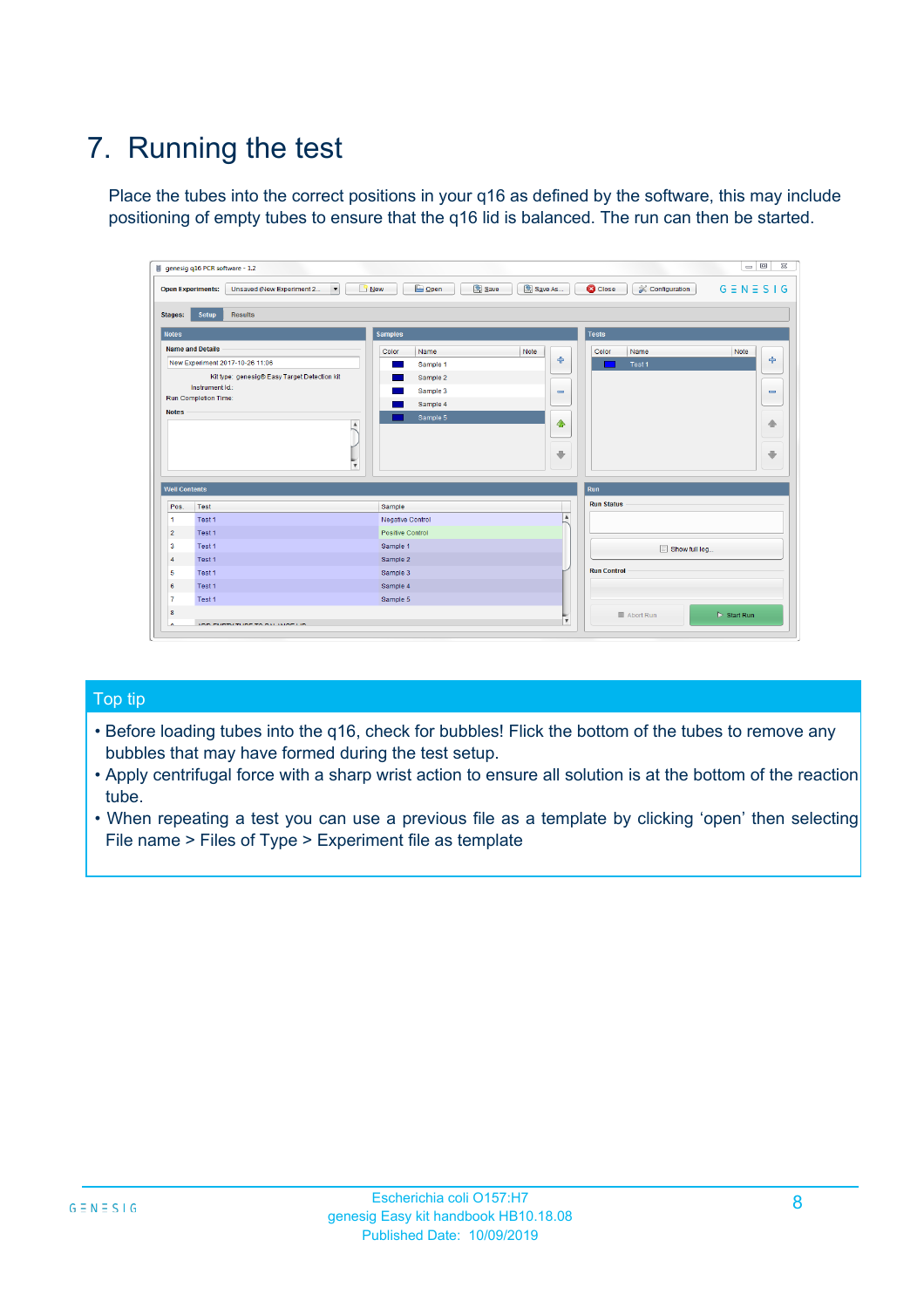### What do my results mean?

Analysis of your data is carried out automatically by the genesig q16. The following information is designed to help you fully understand a result or to troubleshoot:

### "Positive"

#### **Explanation**

Your sample has produced a positive result. Your target of interest is present and you can use the reported quantity.

"Negative"

#### **Explanation**

Your sample has produced a negative result. The target is not present in your sample.

#### "Test contaminated"

#### **Explanation**

The Negative Control should be completely free of any DNA. If you see this error message it means that at some point during the setup, the Negative Control has been contaminated with DNA and has given a positive signal. This contamination has invalidated the test. The Positive Control and your test samples are both possible sources of contaminating DNA. The genesig q16 reaction tubes from previous runs will also contain very high amounts of DNA so it is important that these are carefully disposed of after the run is completed and NEVER OPENED. It may be the case that your kits have become contaminated which will lead to the same problem occurring repeatedly.

#### **Solutions**

1. Clean your working area using a commercial DNA remover solution to ensure the area is DNA free at the start of your run and re-run the test

2. If the problem persists then the kit has become contaminated and it will have to be discarded and replaced with a new kit. When you open the new kit, run a simple test to show that changing the kit has solved the problem. Prepare a test which includes only the Positive Control, the Negative Control and one 'mock sample'. For the 'mock sample' add water instead of any sample DNA. The result for the Negative Control and the mock sample should be negative indicating that contamination is no longer present.

#### **Preventive action**

An ideal lab set-up has a 'Clean area' where the test reagents are prepared and a 'sample area' where DNA samples and the Positive Control template are handled. The best workflow involves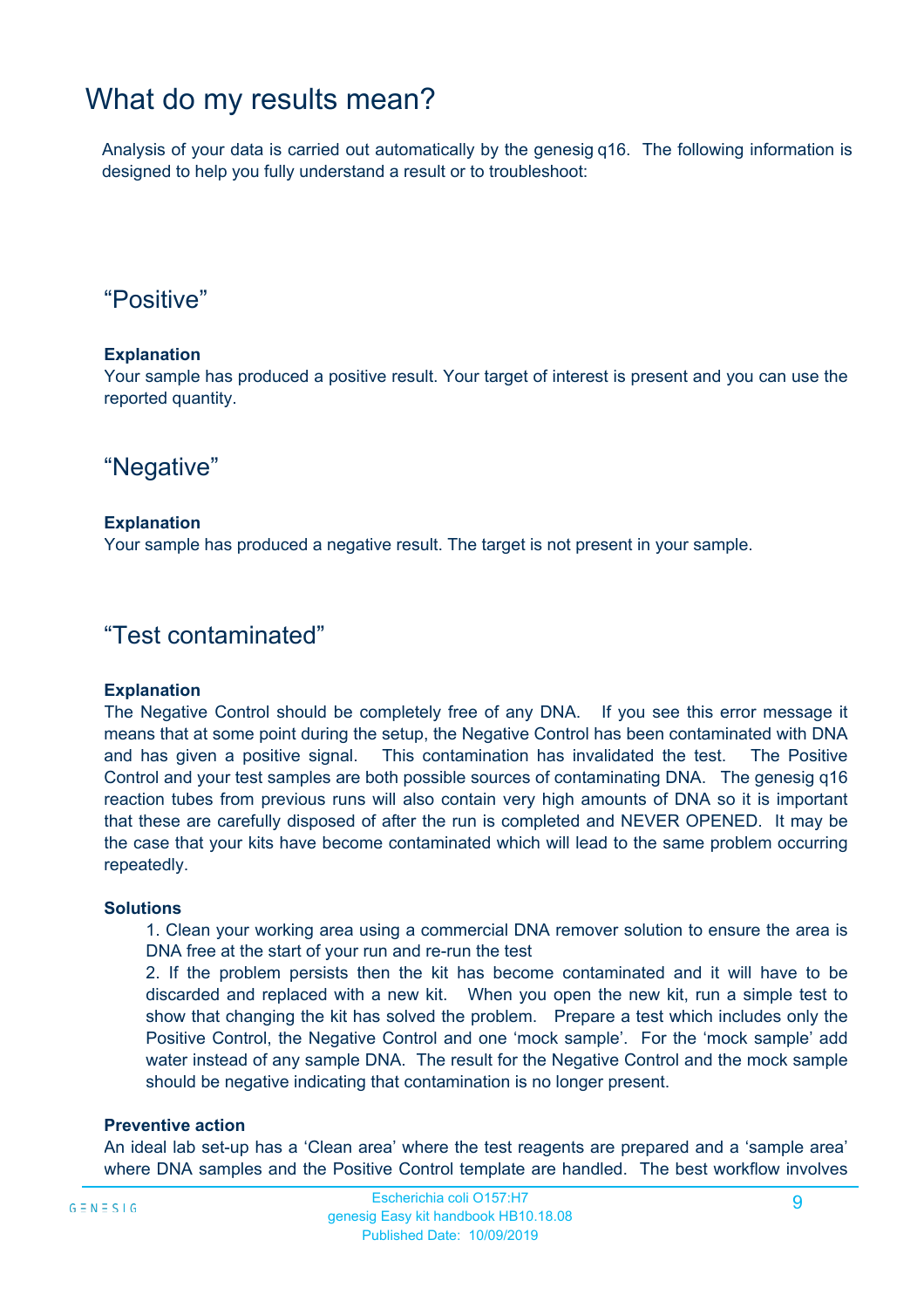setting up all the test components (excluding the positive control template) in the clean area and then moving the tests to the sample area for sample and Positive Control addition. If this method is followed then the kit components are always kept away from possible sources of contamination. For extra security the Negative Control can be completely prepared and sealed in the clean area. All work areas should be decontaminated regularly with DNA remover.

### "Sample preparation failed"

#### **Explanation**

The test has failed because the quality of the sample was not high enough. The Internal Extraction Control component identifies whether the sample has been prepared correctly and is of suitable quality. This error message means that this quality control test has failed and the sample quality is not high enough for analysis.

#### **Solutions**

1. Check the sample preparation protocol for any user errors then repeat.

2. Poor quality samples can result from overloading the sample preparation protocol with too much starting material. Try reducing the amount of starting material then repeat.

3. Failing to add the Internal extraction Control DNA to your sample during the sample preparation protocol can also lead to a reported result of "sample preparation failed". Ensure that this step has not been overlooked or forgotten. If your samples are derived from an archive store or from a process separate from your genesig Easy extraction kit; you must add 5µl of Internal Extraction Control DNA into each 0.5ml of your sample to make it suitable for use on the q16.

### "Positive result, poor quality sample"

#### **Explanation**

The test is positive so if you are only interested in obtaining a 'present or absent' answer for your sample then your result is reliable. However, the test contains an Internal Extraction Control component that identifies if the sample is of high quality. This quality control test has failed and the sample is not therefore of high enough quality to accurately calculate the exact copy number of DNA present. If you require quantitative information for your sample then proceed with the solutions below.

#### **Solution**

For appropriate solutions, read the "Sample preparation failed" section of this handbook.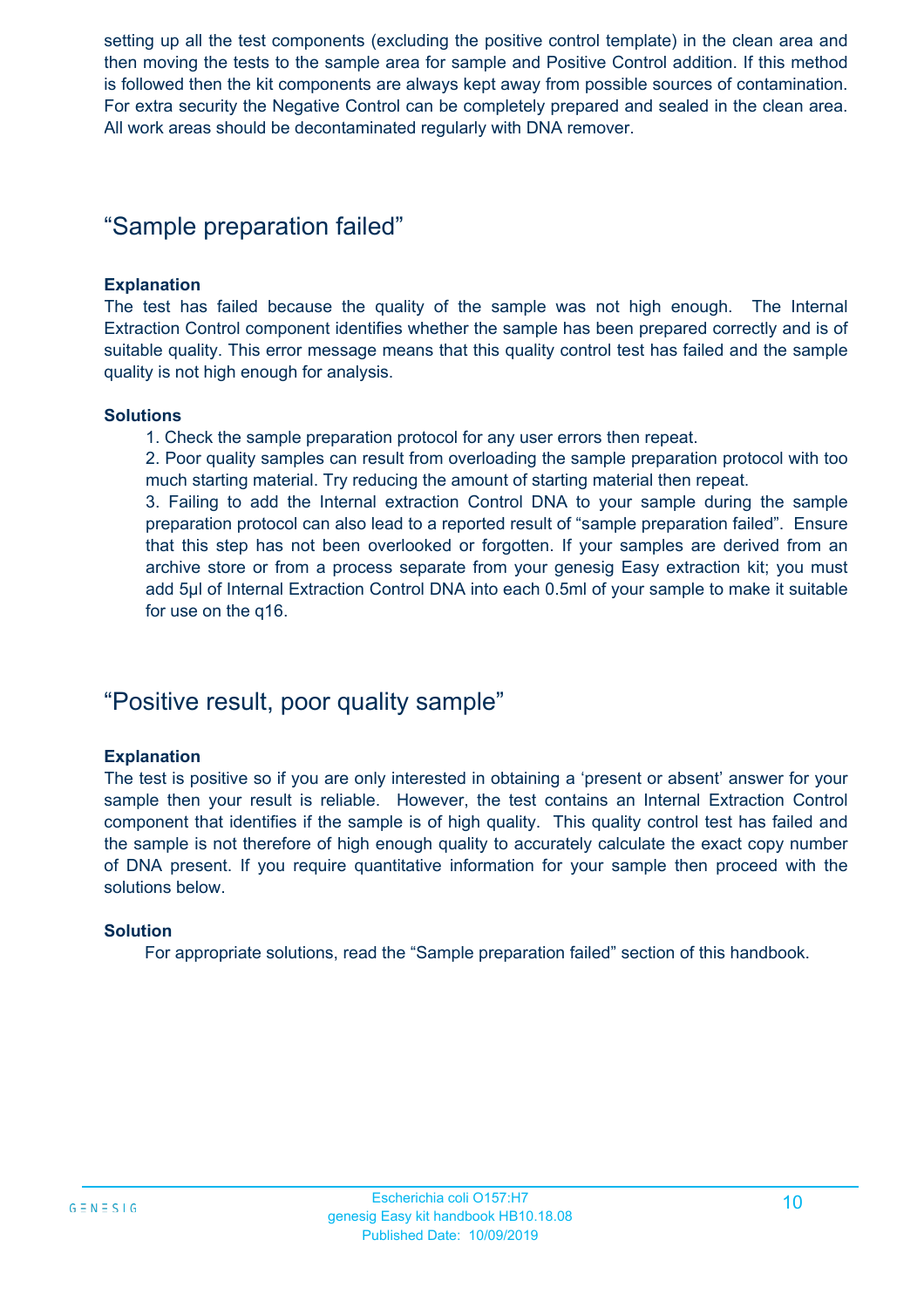### "Test failed"

#### **Explanation**

The test has failed because the Positive Control has not worked. The Positive Control is present to show that all aspects of the test are working correctly together. When this control test fails, the test as a whole is invalidated. This finding indicates that a problem has occurred in the reaction set-up part of the experiment and has nothing to do with sample preparation.

#### **Solutions**

1. Check the entire workflow and test set-up to look for any user errors, then repeat the test e.g. have the right colour pipettes and solutions been used with the correct tubes?

2. Ensure the positive and negative controls are inserted into the correct wells of your q16.

3. A component of the test may have 'gone off' due to handing errors, incorrect storage or exceeding the shelf life. When you open a new kit, run a simple test to show that changing the kit has solved the problem. Prepare a test which includes only the Positive Control, the Negative Control and one 'mock sample'. For the 'mock sample' add internal control template instead of any sample DNA. If the Positive Control works, the mock sample will now be called as a negative result.

### "Test failed and is contaminated"

#### **Explanation**

The Positive Control is indicating test failure, and the Negative Control is indicating test contamination. Please read the "Test Failed" and "Test contamination" sections of this technical support handbook for a further explanation.

#### **Solution**

For appropriate solutions, read both the "Test failed" and "Test contaminated" sections of this handbook.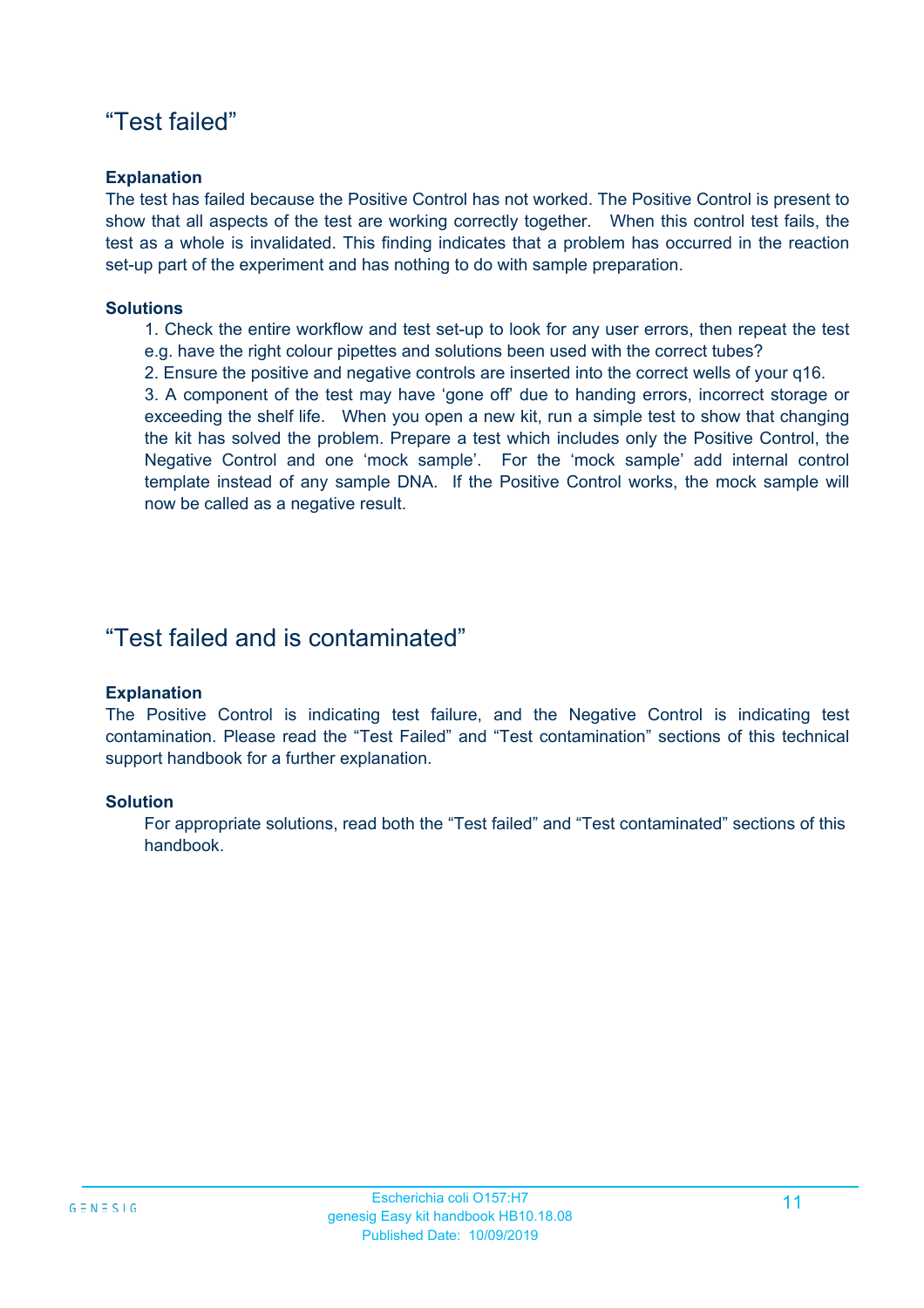## Escherichia coli O157:H7

Escherichia coli is one of many species of bacteria living in the lower intestines of mammals, known as gut flora. When located in the large intestine, it assists with waste processing, vitamin K production, and food absorption. Discovered in 1885 by Theodor Escherich, a German pediatrician and bacteriologist, E. coli are abundant: the number of individual E. coli bacteria in the faeces that a human defecates in one day averages between 100 billion and 10 trillion. However, the bacteria are not confined to the environment, and specimens have also been located, for example, on the edge of hot springs. The E. coli strain O157:H7 is one of hundreds of strains of the bacterium that causes illness in humans.

E. coli are unable to sporulate. Thus, treatments which kill all active bacteria, such as pasteurization or simple boiling, are effective for their eradication, without requiring the more rigorous sterilization which also deactivates spores.

As a result of their adaptation to mammalian intestines, E. coli grow best in vivo or at the higher temperatures characteristic of such an environment, rather than the cooler temperatures found in soil and other environments.

The enteric E. coli (EC) are divided on the basis of virulence properties into enterotoxigenic (ETEC – causative agent of diarrhea in humans, pigs, sheep, goats, cattle, dogs, and horses), enteropathogenic (EPEC – causative agent of diarrhea in humans, rabbits, dogs, cats and horses); enteroinvasive (EIEC – found only in humans), verotoxigenic (VTEC – found in pigs, cattle, dogs and cats); enterohaemorrhagic (EHEC – found in humans, cattle, and goats, attacking porcine strains that colonize the gut in a manner similar to human EPEC strains) and enteroaggregative E. coli (EAggEC – found only in humans).

E. coli O157:H7 was first recognized as a pathogen as a result of an outbreak of unusual gastrointestinal illness in 1982. The outbreak was traced to contaminated hamburgers, and the illness was similar to other incidents in the United States and Japan. The etiologic agent of the illness was identified as a rare O157:H7 serotype of Escherichia coli in 1983. This serotype had only been isolated once before, from a sick patient in 1975.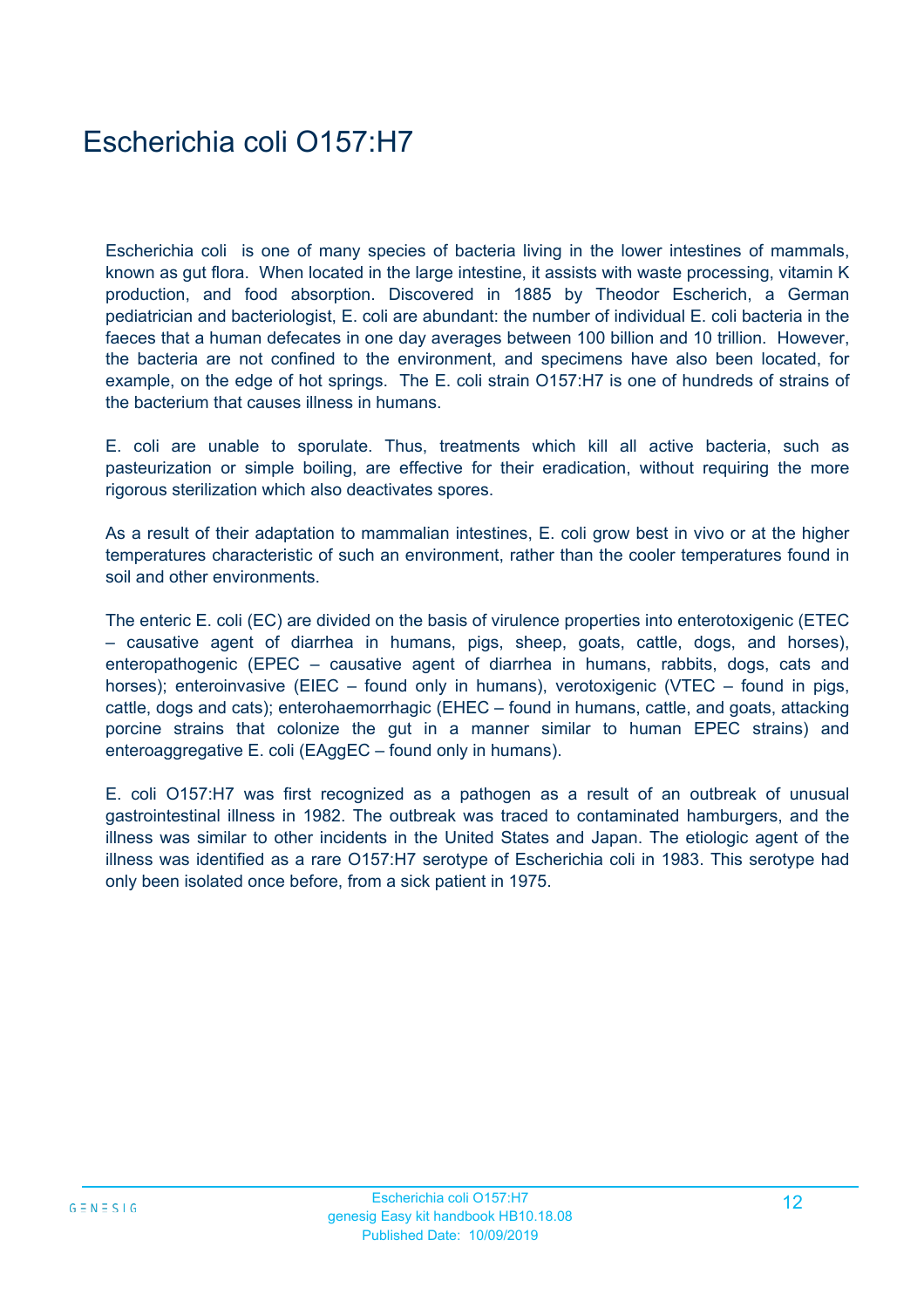## **Specificity**

The Primerdesign genesig Kit for Escherichia coli O157:H7 (E.coli\_O157) genomes is designed for the in vitro quantification of E.coli\_O157 genomes. The kit is designed to have a broad detection profile. Specifically, the primers represent 100% homology with over 95% of the NCBI database reference sequences available at the time of design.

required releases new versions.<br>This primers used to develop this kit have been adapted from the recent paper below: Li et al. BMC Microbiology (2017) 17:215; Multiplex real-time PCR assay for detection of Escherichia coli O157:H7 and screening for non-O157 Shiga toxin-producing E. coli. The dynamics of genetic variation means that new sequence information may become available after the initial design. Primerdesign periodically reviews the detection profiles of our kits and when

If you require further information, or have a specific question about the detection profile of this kit then please send an e.mail to enquiry@primerdesign.co.uk and our bioinformatics team will answer your question.